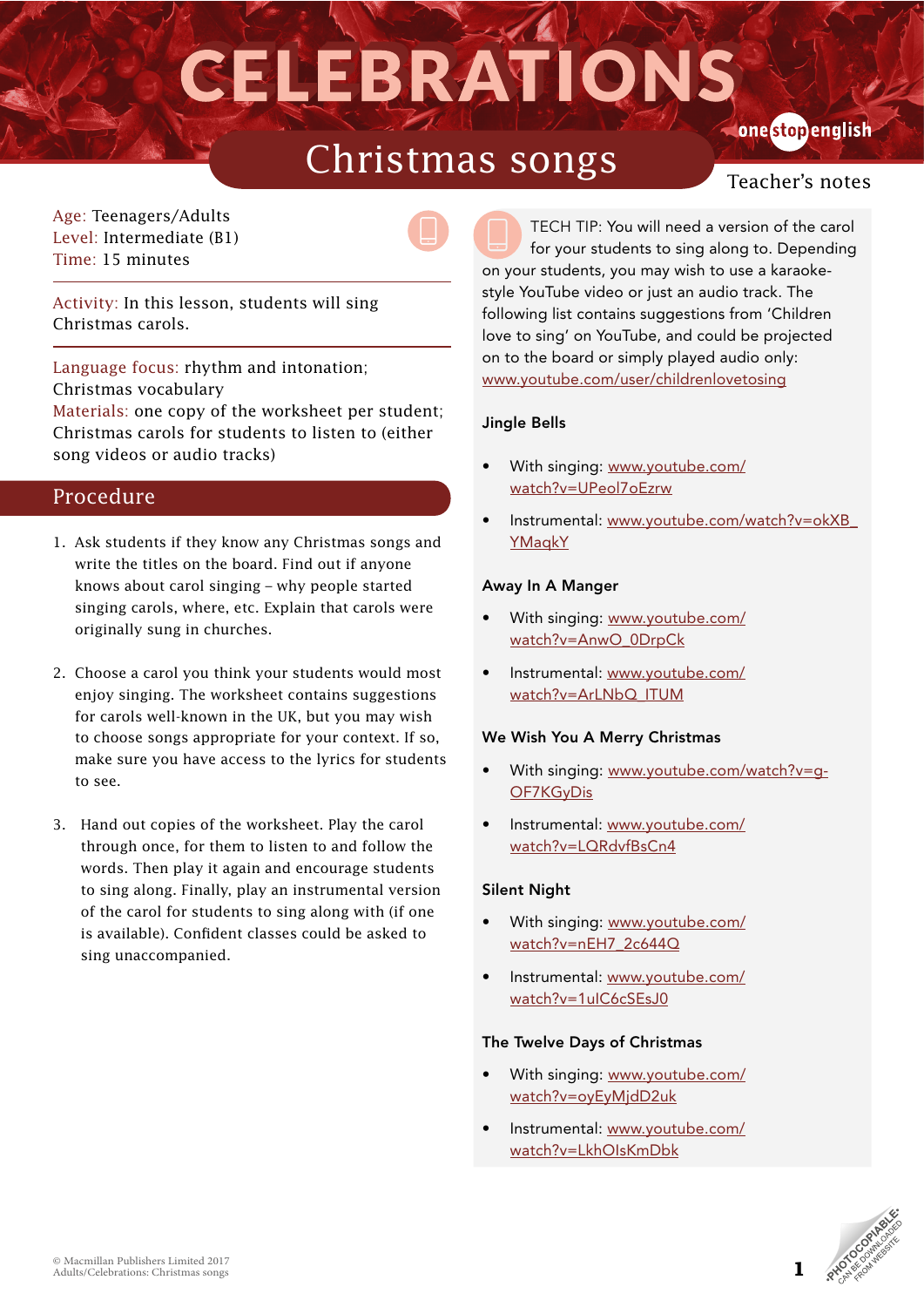# CELEBRATIONS

### Christmas songs

### **Conestopenglish**

**1**

Worksheet

**Today, carols are sung at Christmas, but originally they were sung (and danced) at festivals throughout the year. The word 'carol' comes from the Greek word 'choros', which means to sing and dance.**

### **JINGLE BELLS**

Dashing through the snow In a one-horse open sleigh O'er the fields we go Laughing all the way Bells on bob-tails ring Making spirits bright What fun it is to ride and sing A sleighing song tonight, oh!

Jingle bells, jingle bells Jingle all the way Oh what fun it is to ride In a one-horse open sleigh, hey! Jingle bells, jingle bells Jingle all the way Oh what fun it is to ride In a one-horse open sleigh

Now the ground is white Go it while you 're young Take the girls tonight Sing this sleighing song Get a bob-tailed bay Two-forty for his speed And hitch him to an open sleigh And you will take the lead, oh!

Jingle bells, jingle bells Jingle all the way Oh what fun it is to ride In a one-horse open sleigh, hey! Jingle bells, jingle bells Jingle all the way Oh what fun it is to ride In a one-horse open sleigh

#### **AWAY IN A MANGER**



Away in a manger No crib for a bed The little Lord Jesus Laid down His sweet head

The stars in the bright sky Looked down where He lay The little Lord Jesus Asleep on the hay

The cattle are lowing The baby awakes But little Lord Jesus No crying He makes

I love thee, Lord Jesus Look down from the sky And stay by my cradle Till morning is nigh

Be near me Lord Jesus I ask Thee to stay Close by me forever And love me I pray

Bless all the dear children In Thy tender care And take us to heaven To live with Thee there

© Macmillan Publishers Limited 2017 Christmas songs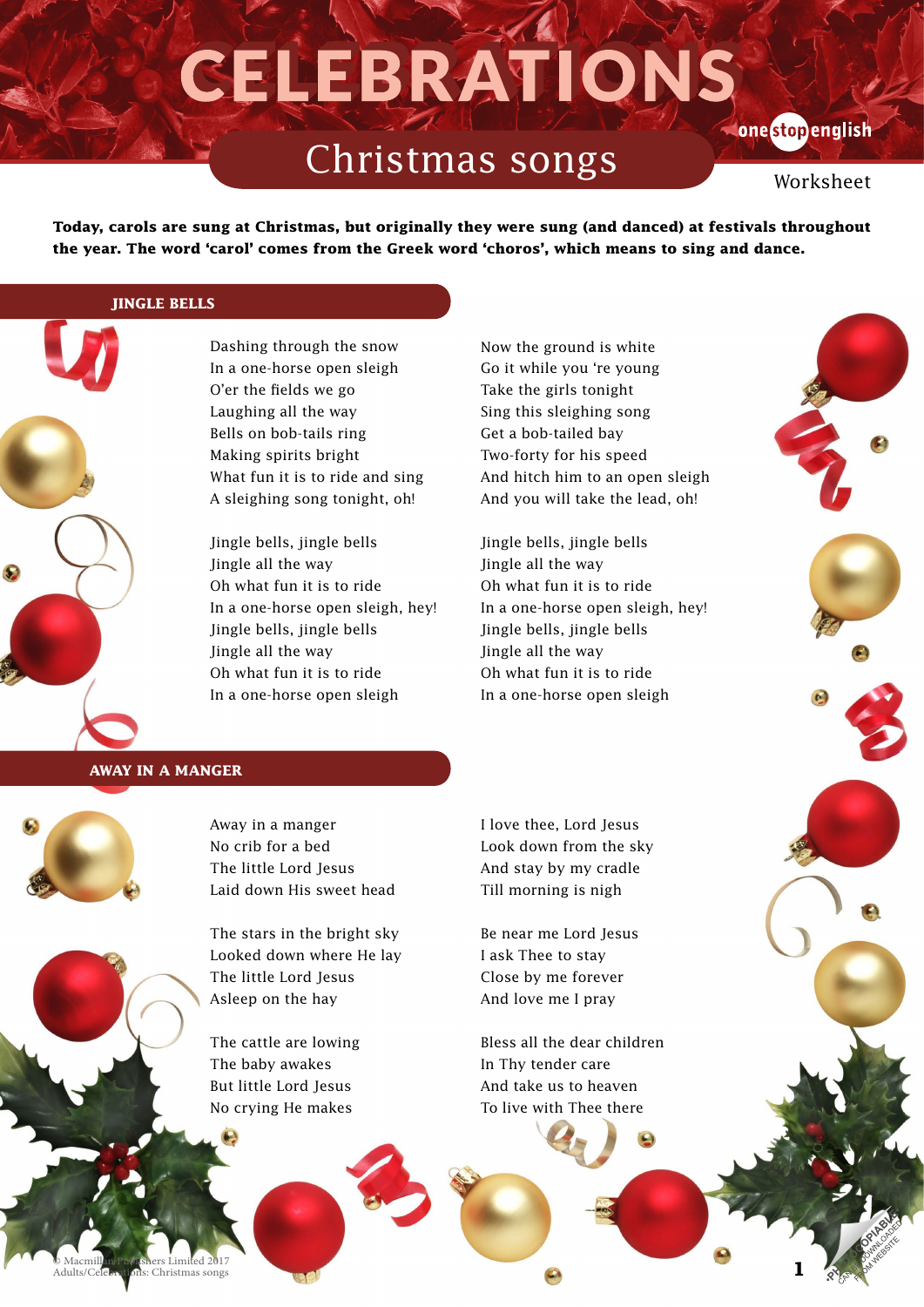# CELEBRATIONS **Conestopenglish**

### Christmas songs

**2**

Worksheet

#### **WE WISH YOU A MERRY CHRISTMAS**



We wish you a Merry Christmas We wish you a Merry Christmas We wish you a Merry Christmas And a Happy New Year!

### **CHORUS:**

Good tidings we bring To you and your kin We wish you a Merry Christmas And a Happy New Year!

Oh, bring us some figgy pudding Oh, bring us some figgy pudding Oh, bring us some figgy pudding And bring it right here!

#### **REPEAT CHORUS**

We won't go until we get some We won't go until we get some We won't go until we get some So bring it right here!

### **REPEAT CHORUS**

We all like our figgy pudding We all like our figgy pudding We all like our figgy pudding With all its good cheer

### **REPEAT CHORUS**

We wish you a Merry Christmas We wish you a Merry Christmas We wish you a Merry Christmas And a Happy New Year!

### **SILENT NIGHT**

Silent night, holy night All is calm, all is bright Round yon Virgin mother and child Holy infant so tender and mild Sleep in heavenly peace Sleep in heavenly peace

Silent night, holy night Shepherds quake at the sight Glories stream from heaven afar Heavenly hosts sing Alleluia Christ the Saviour is born Christ the Saviour is born

Silent night, holy night Son of God, love's pure light Radiant beams from thy holy face With the dawn of redeeming grace Jesus Lord at thy birth Jesus Lord at thy birth

Silent night, holy night All is calm, all is bright Round yon Virgin mother and child Holy infant so tender and mild Sleep in heavenly peace Sleep in heavenly peace